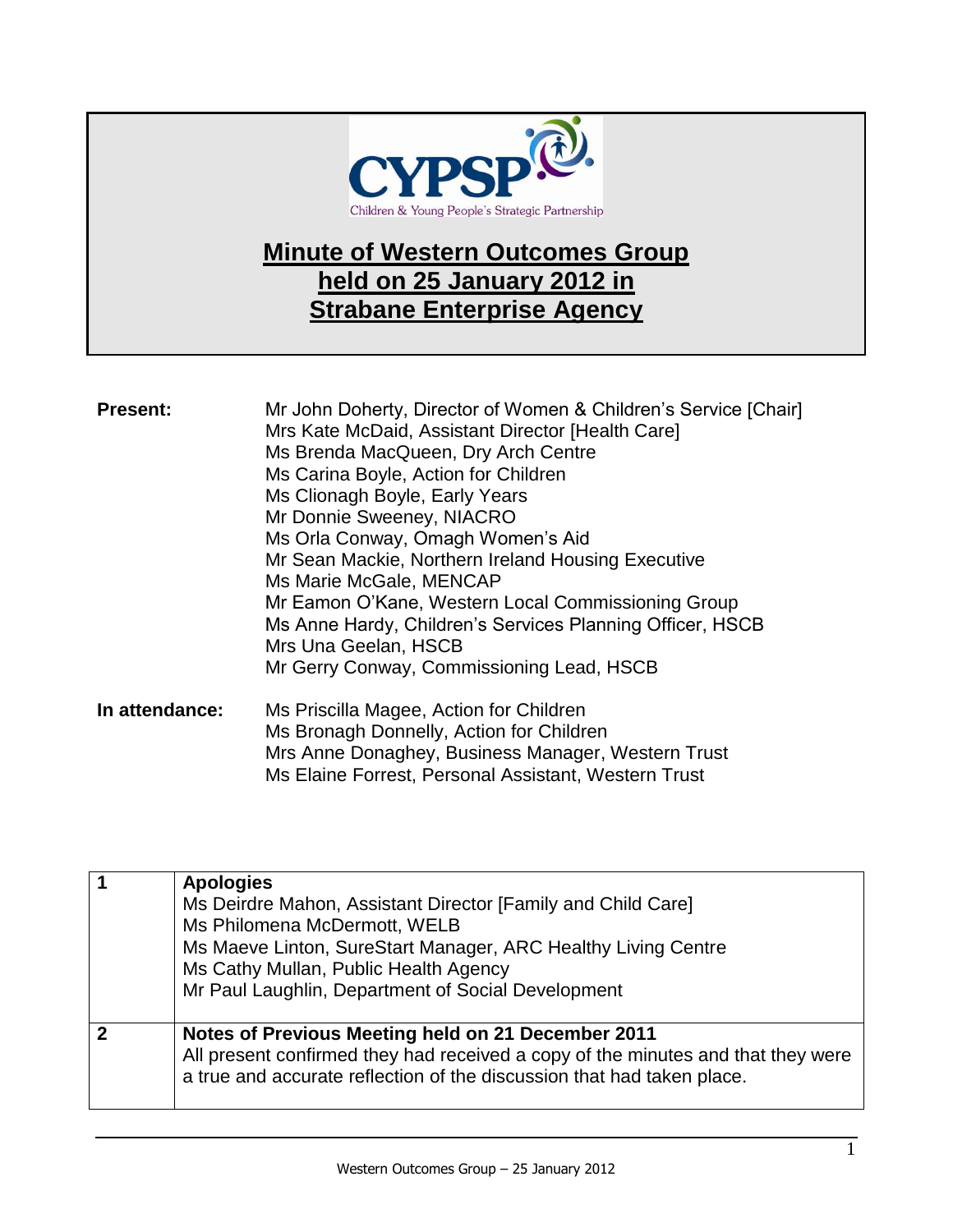| 3 | <b>Matters Arising</b>                                                                                                                                                                                                                                                                                                                                                                                                                                                                        |
|---|-----------------------------------------------------------------------------------------------------------------------------------------------------------------------------------------------------------------------------------------------------------------------------------------------------------------------------------------------------------------------------------------------------------------------------------------------------------------------------------------------|
|   | <b>Membership</b><br>Mr Doherty welcomed Mr Eamon O'Kane to his first meeting. Mr O'Kane advised<br>that he was Director of the North West Alcohol Forum and was representing the<br>Western Local Commissioning Group.                                                                                                                                                                                                                                                                       |
|   | Mrs Hardy said she hoped to be able to advise of the five District Councils<br>representatives in the near future. Ms Magee agreed to advise Mrs Hardy of<br>District Council representatives on the Locality Planning Groups. Mrs Hardy<br>agreed to check progess in respect of PSNI representation.                                                                                                                                                                                        |
|   | <b>Parenting NI</b><br>Members acknowledged receipt of an email from Ms Maria Herron, Parenting NI,<br>requesting suggestions in identifying individual parents or parent groups across<br>the west who may be interested in participating in the consultation process.<br>Members agreed to reply directly to Ms Herron.                                                                                                                                                                     |
|   | Mrs MacQueen and Mrs McGale advised that arrangements and already been<br>made with Ms Herron to meet with parents from the Dry Arch Centre and<br>MENCAP.                                                                                                                                                                                                                                                                                                                                    |
|   | It was agreed that Ms Alison McNulty/Ms Maria Herron from Parenting NI should<br>be invited to the next Western Outcomes Group meeting to give an update on<br>engagement with parents. It was also agreed that Mrs Hardy would invite a<br>representative from CINI to the next meeting to discuss proposals for engaging<br>young people in the consultation process.                                                                                                                       |
|   | <b>Finance and Commissioning Process 2011/12</b><br>Mrs Donaghey advised that two allocations had been agreed from the budget of<br>£100,000 in the current financial year. This left a remaining balance of £53,000.<br>Mr Conway confirmed that this money could not be carried forward to 2012/13.<br>He advised that the Western Outcomes Group would be required to report back<br>to the Children and Young People's Strategic Partnership regarding allocations<br>awarded in 2011/12. |
|   | Members discussed various proposals for allocating the remaining balance, but<br>due to time constraints, it was agreed that a call out would be sent to<br>organisations with existing contracts, stipulating revised application criteria.<br>Mrs Hardy agreed to forward Mr Doherty and Mrs Donaghey criteria used by<br>another Outcomes Group.                                                                                                                                           |
|   | <b>Finance and Commissioning Process 2012/13</b><br>Mr Doherty noted that the consultation process would help prioritise ideas and<br>proposals for the financial year 2012/13. He said he was hopeful that other<br>sources of funding could be channelled into this process to get the best                                                                                                                                                                                                 |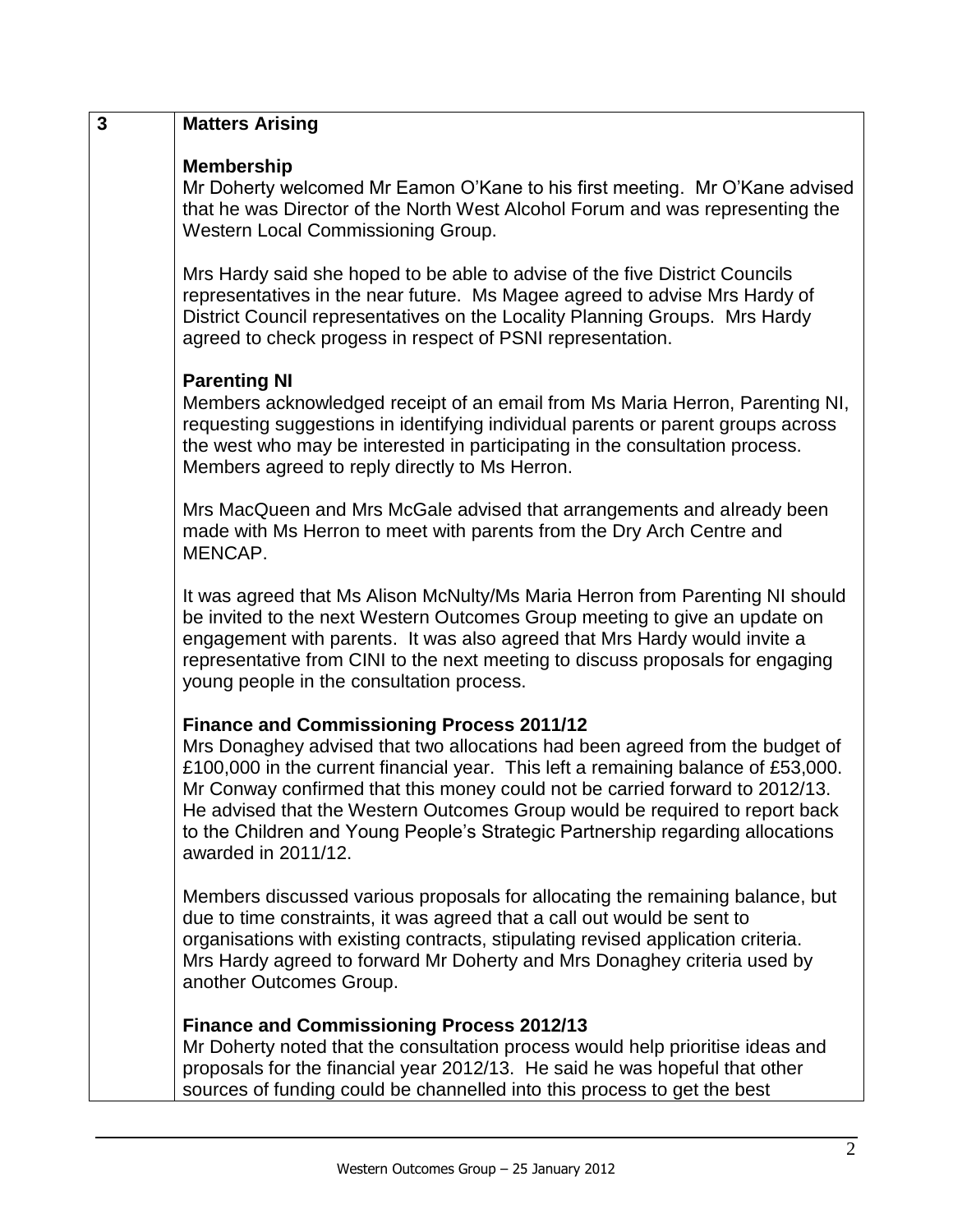|   | outcomes for children. Mrs MacQueen noted that the consultation would identify<br>pressures and gaps in services which would inform the allocation process in<br>2012/13.                                                                                                                                                                                                       |
|---|---------------------------------------------------------------------------------------------------------------------------------------------------------------------------------------------------------------------------------------------------------------------------------------------------------------------------------------------------------------------------------|
|   | Mrs Hardy confirmed that a standardised commissioning framework was<br>currently being finalised and was being presented to the CYPSP in March 2012<br>for consideration and approval.                                                                                                                                                                                          |
| 4 | <b>Preliminary Action Plan for the Western Area</b>                                                                                                                                                                                                                                                                                                                             |
|   | <b>Timescale</b><br>Members noted that responses to the action plan were to be forwarded to<br>Mrs Hardy/Mrs Geelan, HSCB. Closing date for responses was 11 April 2011.                                                                                                                                                                                                        |
|   | <b>Arrangements for Dissemination</b><br>Mr Doherty passed on his sincere thanks to Ms Magee, Ms Mahon,<br>Mrs Donaghey, Mrs Hardy, Mrs Geelan and everyone who contributed to the<br>production of the preliminary action plan. Mr Conway noted that work in progress<br>was also evidenced in the plan.                                                                       |
|   | Mr Doherty advised that the action plan was available on the Western Trust's<br>website and had been issued to the Chief Executive, Directors and senior<br>managers in the Women & Children's Directorate. He asked members if they<br>would undertake to disseminate the document within their respective<br>organisations.                                                   |
|   | Mrs Hardy confirmed that the action plan had been forwarded to members of the<br>Children and Young People's Strategic Partnership, District Councils, MLA's,<br>CINI, NICVA and Participation Network. Mrs Hardy requested members to<br>advise Mrs Geelan of all actions taken regarding dissemination. Mrs Geelan<br>distributed extra copies of the action plan to members. |
|   | Ms Magee suggested that copies of the action plans should be available at<br>forthcoming conferences to reach as wide an audience as possible.<br>Mrs Donaghey agreed to speak with Mrs K O'Brien, Assistant Director [Workforce]<br>Development and Governance – Social Work], to take this forward within the<br><b>Western Trust.</b>                                        |
|   | Ms Donnelly joined the meeting.                                                                                                                                                                                                                                                                                                                                                 |
|   | Mrs McGale said it would be important to discuss the best ways of involving<br>young people with a learning disability in the consultation process.                                                                                                                                                                                                                             |
|   | Mr Doherty encouraged members to view the actions plans of other Outcomes<br>Groups which would assist with future planning. Mrs Hardy said viewing other<br>action plans would identify areas of commonality.                                                                                                                                                                  |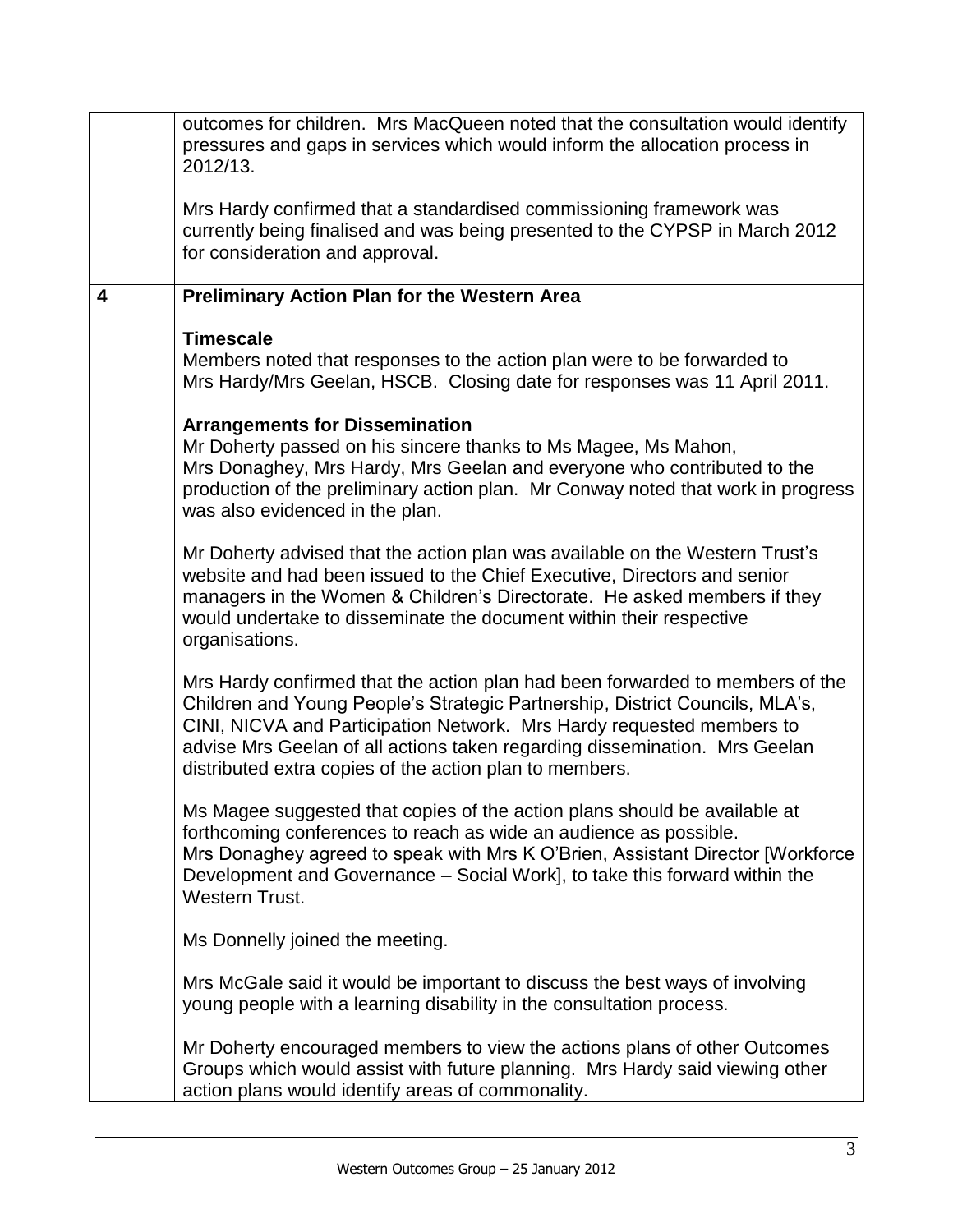|   | Mrs Geelan agreed to email members her contact details as she had prepared a<br>presentation on the action plan which she could deliver to community groups.<br>She said this could also be linked into Ms Maria Herron's current work with the<br>groups.                                                                                                                                                                                                                                                                               |
|---|------------------------------------------------------------------------------------------------------------------------------------------------------------------------------------------------------------------------------------------------------------------------------------------------------------------------------------------------------------------------------------------------------------------------------------------------------------------------------------------------------------------------------------------|
|   | <b>Arrangements for Revising Action Plan after Consultation</b><br>Mrs Hardy confirmed that Mrs Geelan would collate responses to the action plans<br>in all five Trusts. It was agreed that a sub group should be established to<br>consider similar themes emanating from responses. Mr Conway said summary<br>findings could then be discussed at the Western Outcomes Group meeting on<br>25 April 2012.                                                                                                                             |
| 5 | Our Children and Young People - Our Pledge<br>A Ten Year Strategy for Children and Young People in NI, 2006 - 2016<br>Mr Doherty encouraged members to read the report "Our Children and Young<br>People – Our Pledge, A Ten Year Strategy for Children and Young People in NI<br>2006 – 2016", and provided members with a web link to access the report. He<br>said it was an excellent document which outlined the strategic direction for<br>children and young people.                                                              |
|   | Mr Conway endorsed Mr Doherty's comments and said the report was a vision<br>for organisations working with children and their families.                                                                                                                                                                                                                                                                                                                                                                                                 |
|   |                                                                                                                                                                                                                                                                                                                                                                                                                                                                                                                                          |
| 6 | <b>Any Other Business</b>                                                                                                                                                                                                                                                                                                                                                                                                                                                                                                                |
|   | <b>Mencap Conference</b><br>Mrs McGale advised members of a MENCAP conference "Working Together for<br>Change" organised for 23 & 24 March 2012 at the Ramada Hotel, Belfast.                                                                                                                                                                                                                                                                                                                                                            |
|   | Visit by Chief Executive, Public Health Agency<br>Mrs Hardy advised that Mr Eddie Rooney, Chief Executive of the Public Health<br>Agency, and a member of the CYPSP, had requested to visit the Trust's Family<br>Support Hubs and to attend a meeting of the Outcomes Group. Following<br>discussion, it was agreed that Mrs Hardy would devise a programme for<br>Mr Rooney to visit two of the Hubs in the Trust and a separate meeting with a<br>representative group of members of the Western Outcomes Group would be<br>arranged. |
|   | <b>Conferences - Western Trust</b><br>Mrs Donaghey agreed to email members information on forthcoming conferences<br>organised by the Western Trust on Infant Mental Health in February and<br>March 2012. Conference speakers were Dr Suzanne Zeedyk and<br>Mr Robin Balbernie.                                                                                                                                                                                                                                                         |